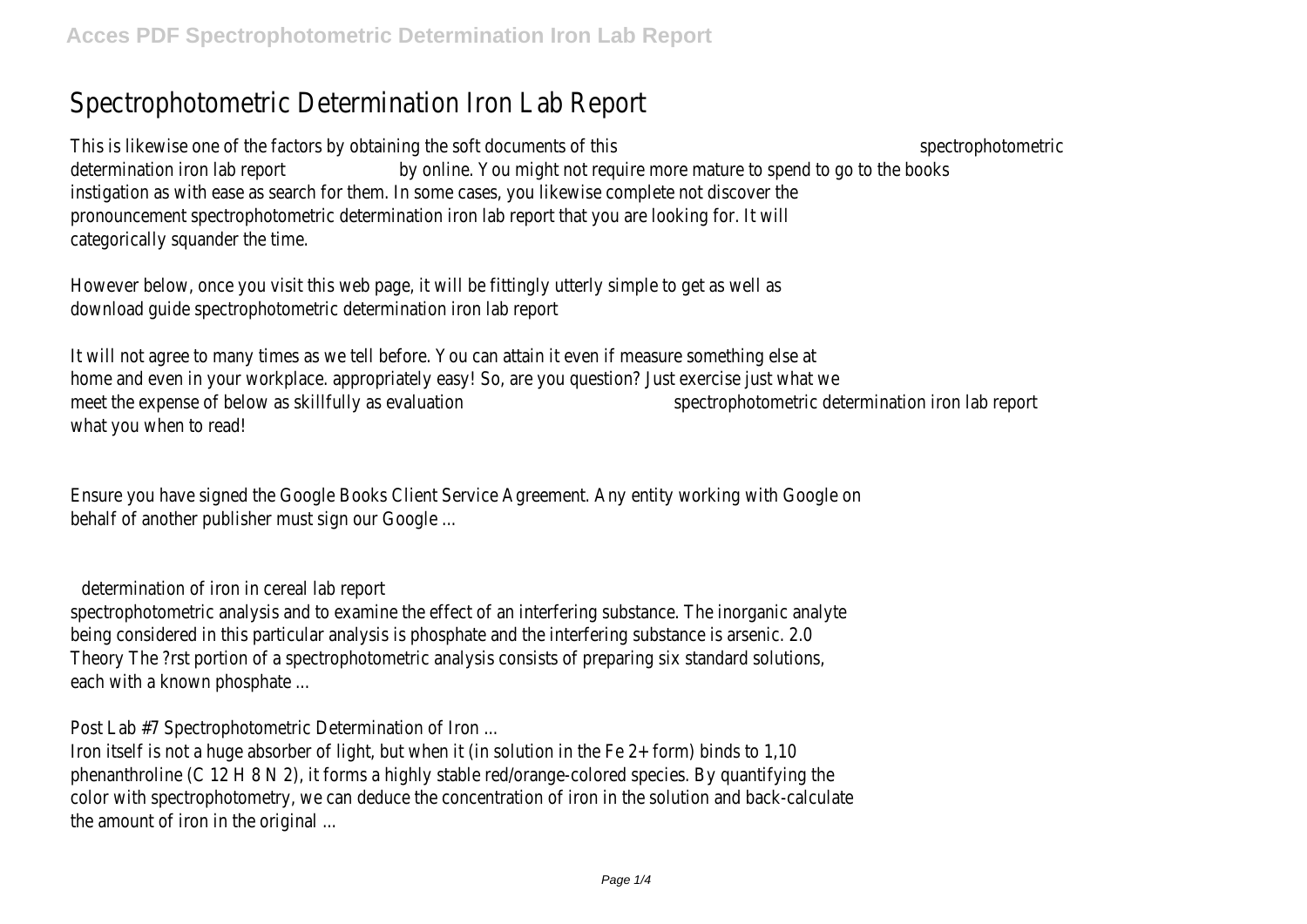### Spectrophotometric Determination of Iron | Middlebury ...

Spectrophotometric Determination of Iron Purpose To become familiar with the principles of calorimetric analysis and to determine the iron content of an unknown sample. Summary Iron +II is reacted with ophenanthroline to form a coloured complex ion. The intensity of the coloured species is measured using a Spectronic 301 spectrophotometer.

Spectrophotometric Determination of Iron for Highschools

Using your understanding of Beer's Law and your trendline, calculate molar absorptivity (E) with correct units for the iron (II)/1,10-phenanthroline complex you made. In the case of photon absorption, the data collected (i.e. absorbance) is directly proportional to analyte concentration through Beer's Law.

## Spectrometric iron - Laboratory Report - CHM 114 - StuDocu

Ash was cooled and was added to 10 ml of 2.000 M HCl and 10 ml of HPLC water mixture was filtered and filtrate UV Spectrophotometric Determination of Iron in Cereal Lab 11-19-08 Purpose: In this lab we intend to determine the concentration of iron in Cheerios using a spectronic-20 UV/VIS spectrophotometer and several standardized solutions of iron and a Beer's Law plot of the data we collect.

Spectrophotometric Determination of Iron - Chem Lab

the values in Data Table 1 in your Lab Report. 5. Make a Beer's Law plot with your data. Determine the slope of the line and record this value as ? in your Lab Report. Part 4. Determine the iron concentration in an unknown sample 1. Clean out one of the volumetric flasks. 2. Pipet 5.0 mL of an unknown iron solution into the flask.

spectrophotometric determination of iron in vitamin ...

Spectrophotometric Determination of Iron INTRODUCTION Many investigations of chemical species involve the interaction between light and matter. One class of these investigations, called absorbance spectrophotometry, involves the transfer of energy from a photon of light to an analyte to produce an excited state species. By accounting

EXPERIMENT 7 Spectrophotometric Iron Analysis

Acid&base titration Lab Fall 2014: Chemical Kinetics Lab On Activation Energy - Rachel Tammone Determination of Cu - Laboratory Report Green chemistry lab - Laboratory Report Heat of Formation of Mg O writeup Ka of a weak acid write up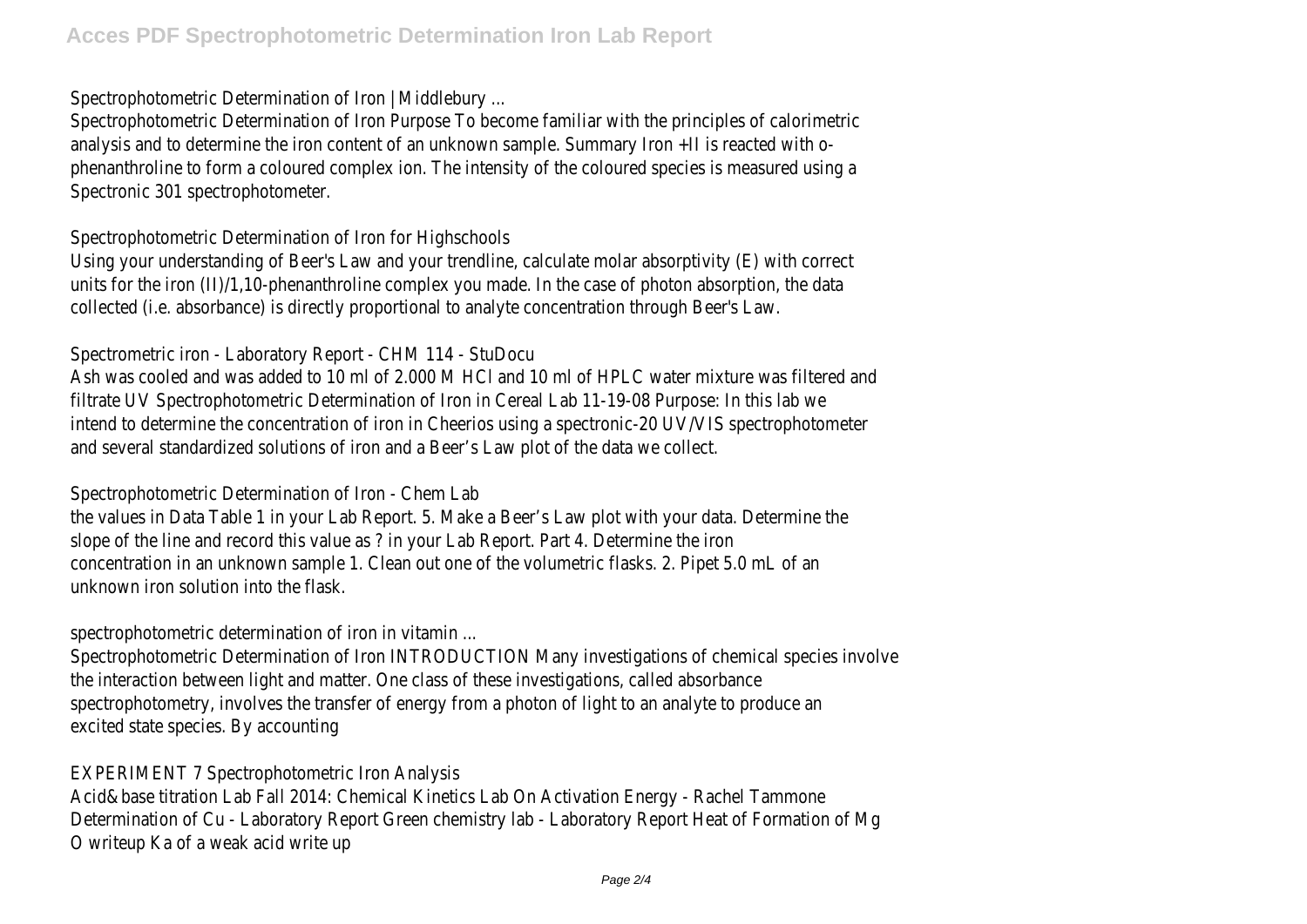Free Essay: Spectrophotometer Lab Report

An ultra-sensitive and highly selective non-extractive spectrophotometric method is presented for the rapid determination of iron(II) at trace levels using 2 ,3,4, 5, 7-Pentahydroxy?avone (morin) as a new spectrophotometric reagent in slightly acidic solution (0.0001-0.0002 M H 2 SO 4). The reaction is

Spectrophotometric Determination Iron Lab Report

chem 3214-0a1 post lab: spectrophotometric determination of iron 10/25/17 introduction the purpose of this lab experiment is to determine the concentration of. Sign in Register; Hide. Post Lab #7 Spectrophotometric Determination of Iron. lab report . University. The University of Texas at San Antonio. Course. Analytical Chemistry (CHE 3214 ...

Spectrophotometric Determination Iron Lab Report

?Introduction The aims of the lab session was to familiarize with the principles, operation and application of a light spectrophotometer. This report discusses an experiment to study the relationship of absorbance and concentration, the interaction of electromagnetic radiant energy(ERE) and matter which is an important aspect of the Beer-Lambert's Law.

Spectrophotometric Determination of Trace Iron in Solution

Spectrophotometric Iron Analysis Spectrophotometric methods of analysis are fast, relatively simple and very widely applied. They rely on the fact that electromagnetic radiation may be absorbed by matter. The extent to which radiation is absorbed is related to the nature and concentration of absorbing

Spectrophotometric Analysis - Arizona State University

A simple and sensitive spectrophotometric method is described for the determination of buclizine hydrochloride in bulk and tablets form. The method is based on the formation Of charge-transfer ...

Spectrophotometric Determination Iron Lab Report

A video showing how to perform the CHEM 1001 experiment on the spectrophotometric determination of iron.

Spectrophotometric Determination of Iron - YouTube

Spectrophotometric Iron Analysis LEARNING GOALS 1. More practice with application's of Beer's Law 2. Gain Experience with the Method of Standard Addition 3. Gain experience with pre-treatment using a color developing agent INTRODUCTION Spectrophotometric methods of analysis are fast, relatively simple and<br>Page 3/4